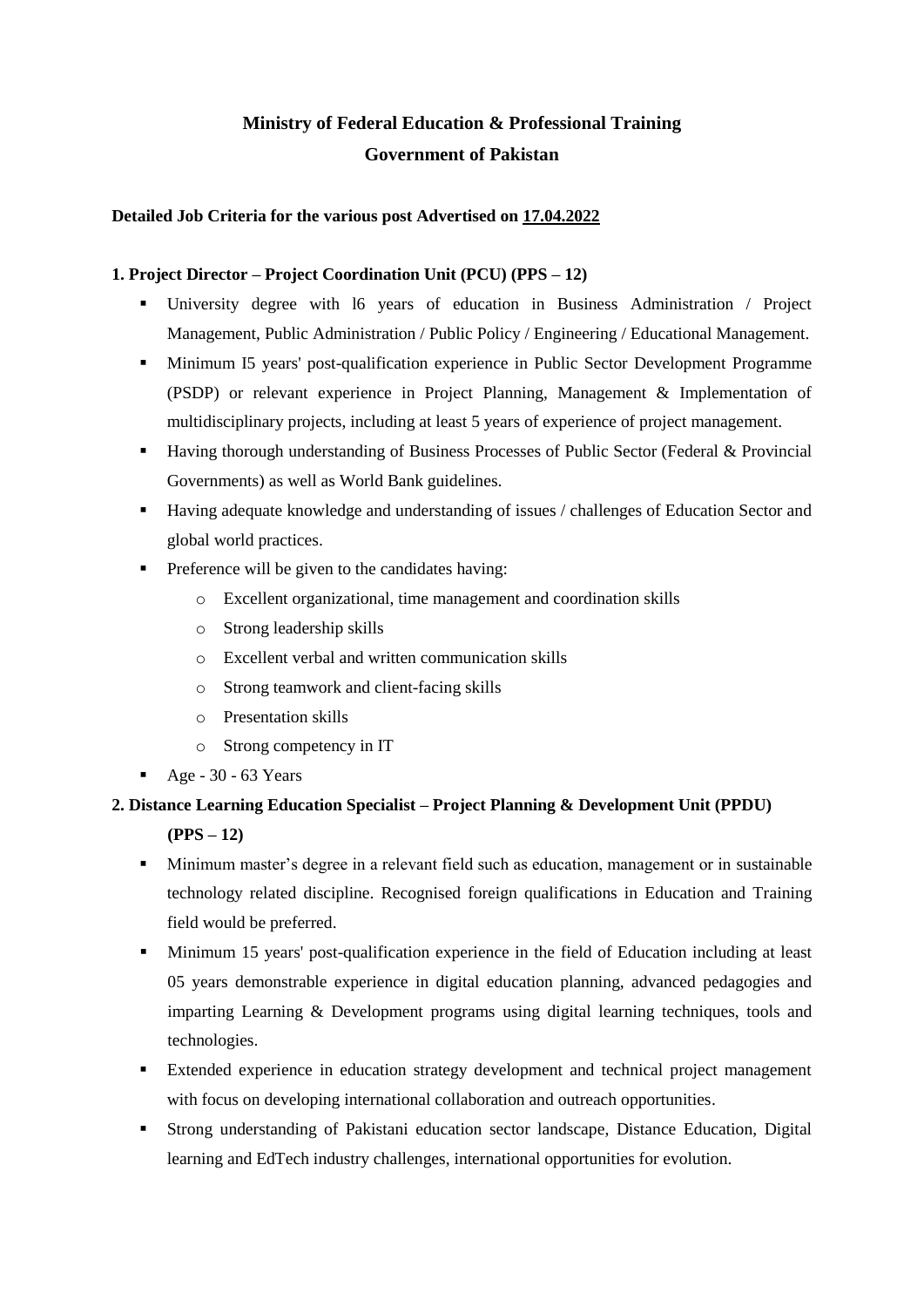- Ability to travel internationally with expertise to identify, promote and extend the international distance education partnership opportunities through globally developed education partnership frameworks.
- Experienced in developing digital curriculum, assessment frameworks and imparting online training programs for vocational domains aligned with international best practices.
- Good understanding of education policy, monitoring and evaluation functions.
- **•** Direct experience in distance learning interventions with conceptual understanding and practice, and experience in programming and evaluation.
- Skills and experience in developing results frameworks, tools or guides for tracking progress, advocacy and essential monitoring requirements.
- Familiarity with results-based management orientation and practices and evolving distance learning approaches and solutions.
- Ability to engage public and private stakeholders and lead technical working groups.
- Ability to produce high quality reports in a timely manner with high proficiency in language and communication in English.
- $\blacksquare$  Age 35 63 Years

## **3. MIS/IT Expert - Project Coordination Unit (PCU) (PPS – 12)**

- University degree with l6 years of education in Computer Science / information technology or related discipline from HEC recognized University.
- Minimum 08 years' of relevant post-qualification experience including at least 05 years of experience in IT/MIS.
- Demonstrated ability to handle IT related matters.
- Good software and data management skills
- Well versed with latest IT equipment, networking, Software management
- Well versed with trouble shooting of IT equipment
- **•** Possesses effective communication and interpersonal skills.
- $\blacksquare$  Age 35 63 Years

### 4. **Assistant - Project Coordination Unit (PCU) (PPS – 06)**

- Bachelor's degree from HEC recognized university in Project Management / Business Administration / Supply Chain Management.
- Minimum 02 years' post-qualification experience in the field of Procurement.
- Understanding of Public Sector Procurement, accounting and financial management systems.
- Well-developed IT skills, familiarity with Procurement Management Systems and advanced experience using Microsoft Office.
- Good verbal and Written communication skills
- $\blacksquare$  Age 22 50 Years